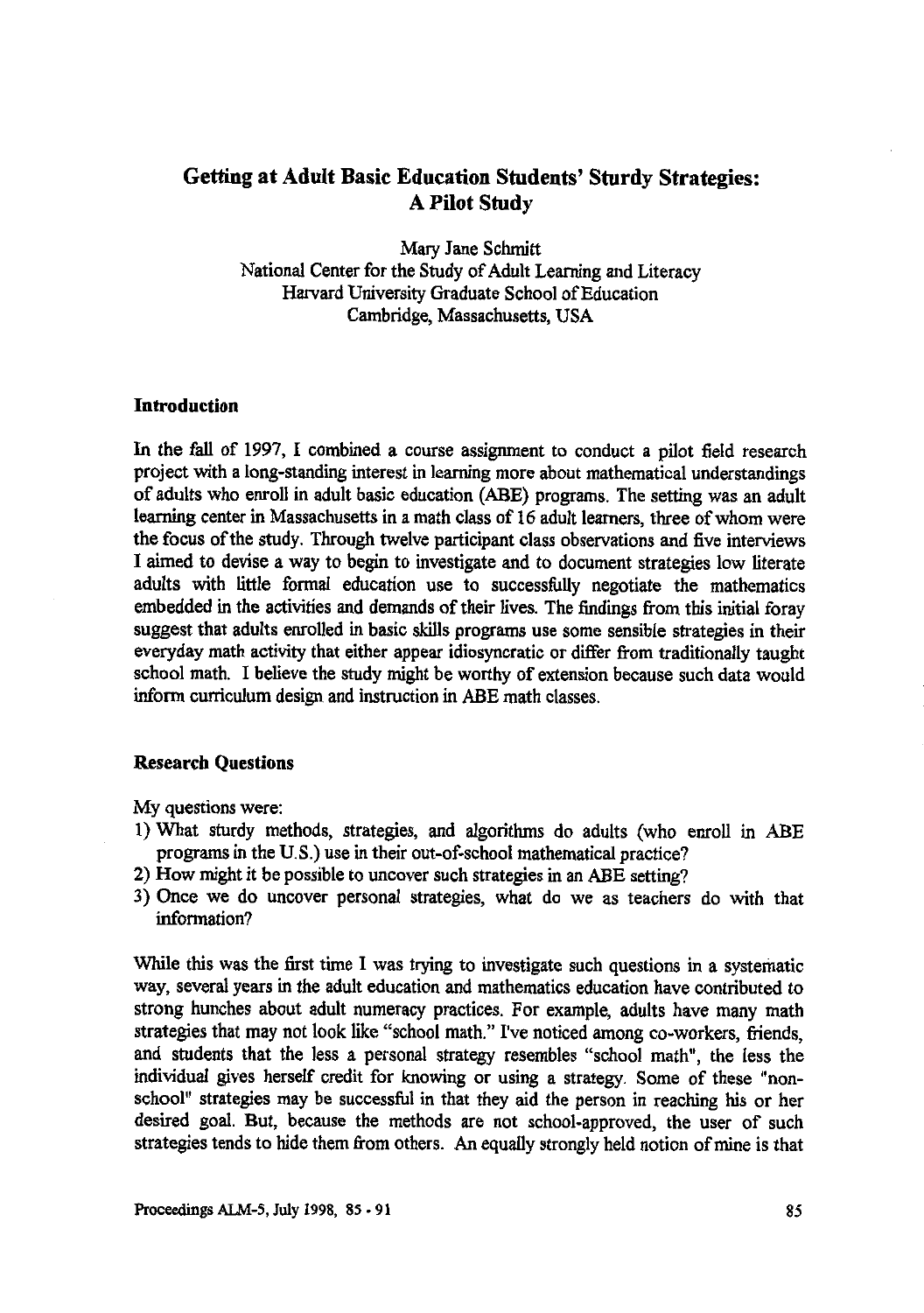**bringing those strategies out in the open and documenting them are bound to give numeracy teachers and curriculum developers a more solid base from which to proceed . We often teach with a workbook or textbook-driven pedagogy that may have more to do with how we teachers were taught formal arithmetic years ago and less to do with the ways in which adults unselfconsciously weave mathematical content into the fabric of their lives.**

**Ethnographic studies in western and non-western societies of adults and children engaging in everyday mathematical behavior point to key differences between in-school mathematics and out of school mathematics. (Lave, 1988; Scribner, 1984; Millroy, 1992; Nunes, Schliemann, and Carraher, 1993). Such differences include strategies and algorithms used to compute and to solve problems as well as in the nature of the problems themselves (in situ vs. conventional of math word problems). For example, Lave in her study of adults shopping contrasted a traditional school problem to the dynamic actual situation: Becca has four apples and Maritza has five apples, how many apples in all?' versus a shopper standing in front of a produce display—putting apples one at a time in a bag, saying:**

'There's only about three or four (apples) at home, and I have four kids, so you figure at least two apiece in the next three days. These are the kind of things I need to resupply. I only have a certain amount of storage space in the refrigerator, so I can't load it up totally... Now that I'm home the summertime, this is a good snack food. And I like an apple sometimes at lunch time when I get home' (1988, p. 2).

**Researchers (e.g., Harris, 1988) have concluded, as do Nunes, Schliemann and Carraher, that "the mathematical skills used in everyday activities go unrecognized. They are so embedded in other activities that subjects deny having any skills" (1993, p. 11). ABE teachers have noted similar situations where adult learners admitted to approaching problems differently from "real life" because "this is school" (e.g., Moses, 1994).**

## **Methodology**

**The interview protocol was an important piece of the project because I was trying to accomplish two things at once. My main goal, of course, was to elicit authentic testimony from the adults about math they did in their "real lives" outside of class. Most researchers interested in authentic math practices of adults go to where the adult is actually doing the activity such as he marketplace or the workplace (Lave, 1988; Nunes, Schliemann and Carraher; 1993, Scribner, 1984). Researchers have found that math questionnaires tend to elicit very little response from adults about "math in their daily lives" as contrasted with more open-ended (non-math) questions. For example, when hairdressers were asked if they did proportion, they said no. However, when asked to describe hairdressing they spontaneously used the word "proportion" (Harris, 1994).**

**My secondary goal was to develop a protocol that could help ABE students communicate to their teacher how they do math outside of school. This could be a good initial assessment tool for a teacher's planning. I wanted to create something between a questionnaire (convenient, can be done on location) and observation of the actual activity (authentic and embedded). With these two purposes in mind—obtaining authentic**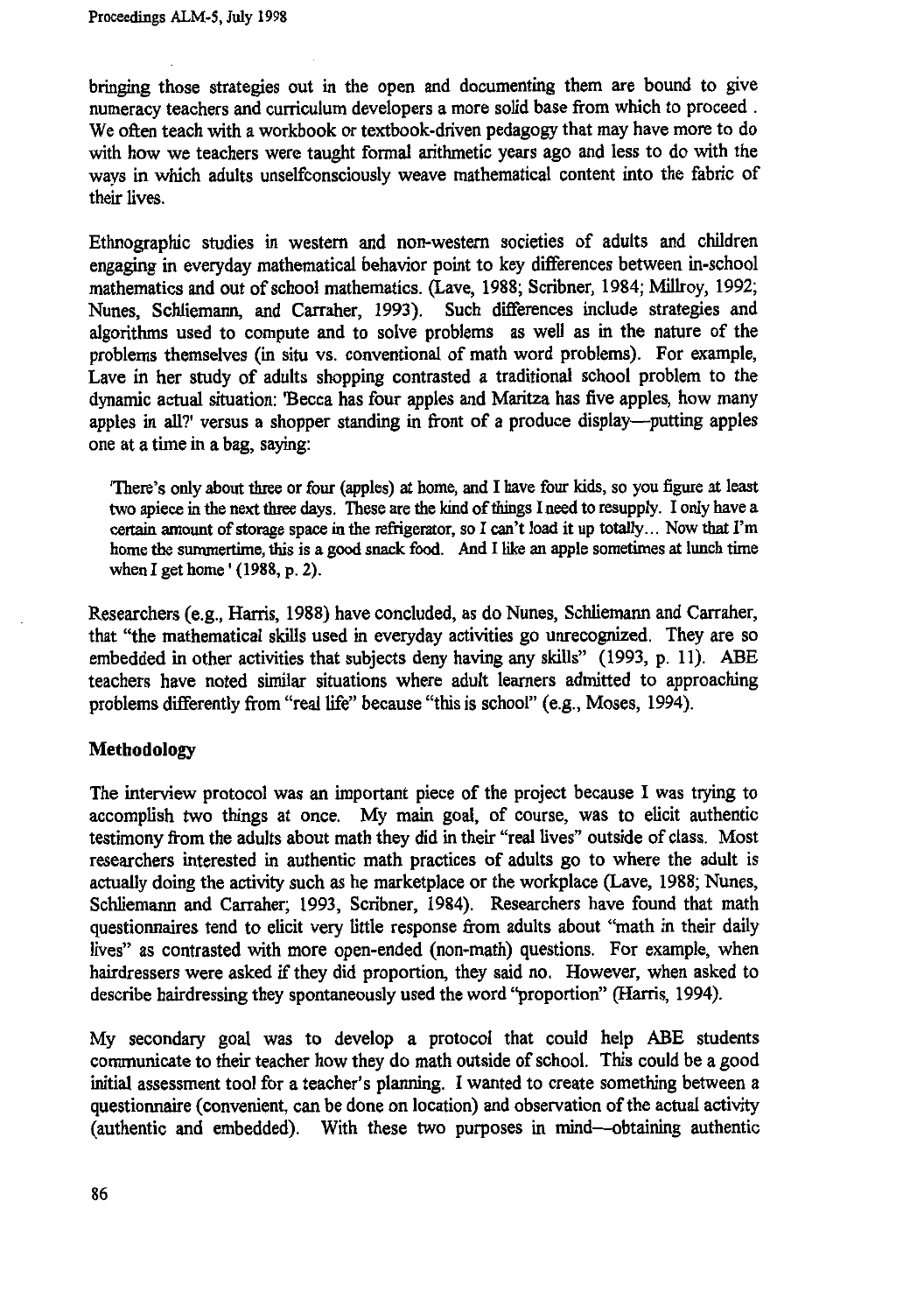information and usability, not to mention something that would be fun and/or pleasant, I designed a two-part interview protocol, described in detail below.

# **The Interview Guide**

Interview Part I. Time: 20-30 minutes

Goal: To find out about (assess) some of the ABE student's "owned" everyday math strategies in a limited (not in the real situation) setting.

Interviewer says: "Thanks for meeting with me. I'm doing a project to find out some ways adults use math thinking in their everyday lives. Here's a permission slip (read it together) to make sure you know just what I'm going to do with the information, and that you're OK with that. What I have here are some photos of people doing some activities. Which ones remind you of things you do often?

Could you put the pictures into two piles: What you never do or don't usually do. What you do sometimes or do often?

Interviewer shows twelve photos some of which were taken in the neighborhood:

- **1. A** furniture store
- 2. A cafeteria
- 3. A person cooking
- 4. A produce section at the supermarket
- 5. A lottery machine
- 6. A pharmacy cashier
- 7. A dairy section at the supermarket
- 8. A family watching TV
- 9. A person roller skating
- 10.Parents holding a baby
- 11.A family picnic
- 12.A family at the beach

After the interviewee divides the photos, the interviewer uses "DO OFTEN" as the conversation starters. For each photo, there are two or three questions aimed to get at some "figuring." The plan is to concentrate on one or two situations, but the discussion is flexible. I'll start out by saying, "Tell me a little about what you do that this picture reminds you of. Where? When? How often? What kind of things do you do when you're there?"

At the end of the interview, the interviewee gets an inexpensive disposable camera with flash to take some pictures of herself or friends/family doing math or using numbers in their everyday lives. We will use these pictures as a start of the next discussion. I was curious to see where she saw math embedded in her daily activities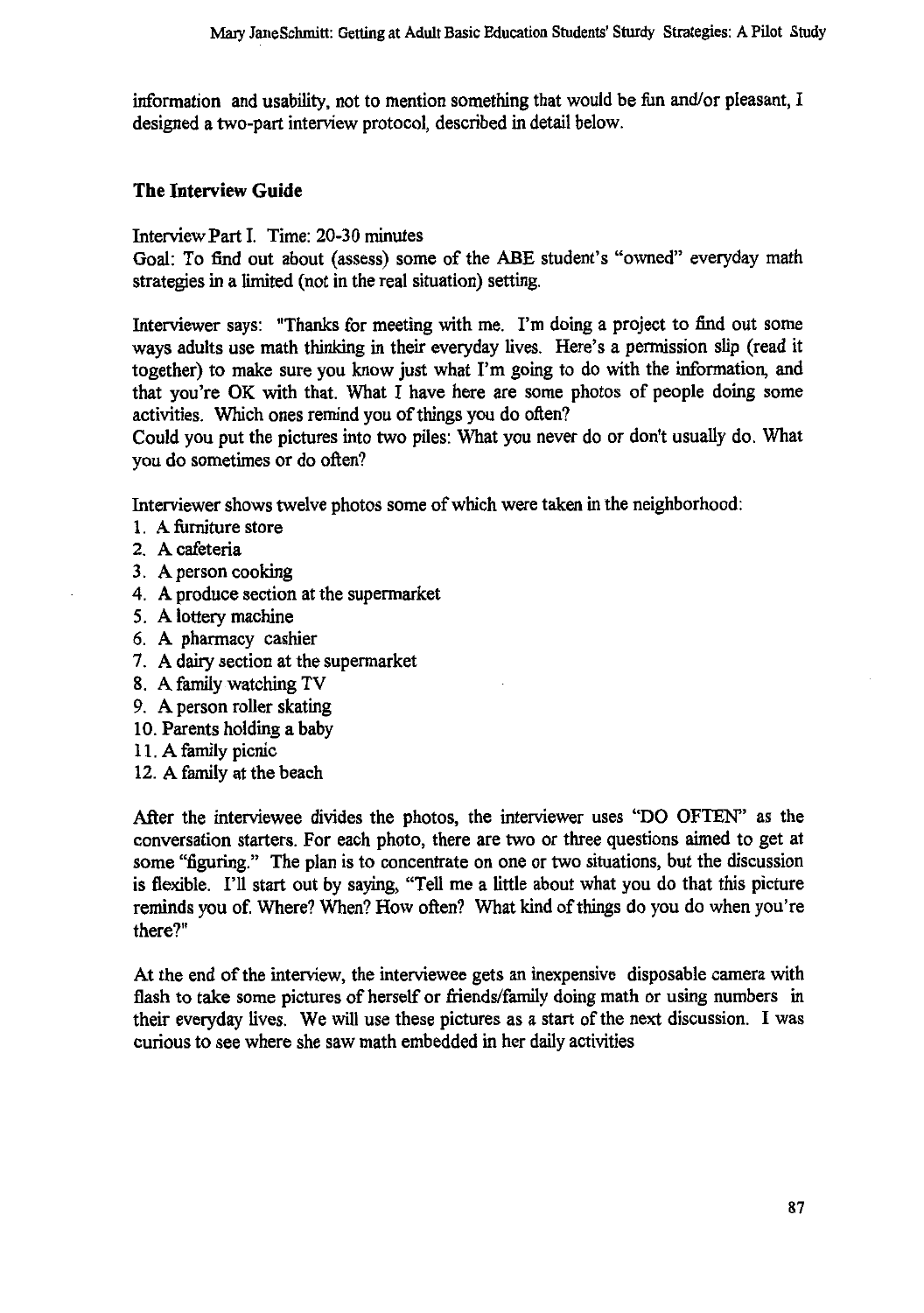### **Some early results**

**The photos seemed to work quite well in eliciting stories. While I asked direct questions about how a person figured something out, it was only within a story that was well on its way. For example, I did not ask a hypothetical question such as, "If you won the lottery, how would you figure how much your earnings were?" Rather, when the person got to a point in the story that she was reporting a win, I asked her to describe her thinking.**

**In the first interview, S. told four stories which exhibited personal workable strategies: about the lottery, cooking, helping a friend at the bank, and recounting supermarket shopping strategies. The story below is taken verbatim from her account of how she figured out how much she had won on a lottery "scratch" ticket.**

**S. So 1 got the ticket . I was standing at the bus stop. This wasn't even in Cambridge. This was in Dorchester. I was standing at the bus stop scratching. I thought I was seeing things (M. giggles) So I said Oh my God. I saw the coin. I remember what card it was. It was the Winner Take All. And it was a twenty-one. On the Winner Take All, I scratched I saw a coin**

**S. Yeah, there's ten scratches on it.**

**M. Yeah, do they .. how are the ten? Are they all lined up or do they...how does it... what does it look like?**

**S. OK. So then it's like ten, you know ten (she points to the place where the covered spots would be) and you scratch them off ...**

**M. OK**

**S. Now I had, like a coin. So I won all of them automatically.**

**M. So what did they have in those other blocks? I know they had a coin. Did they have other numbers like 18, 20?**

**S. No. OK. Every block had forty dollars in it ... So forty urn dollars. And ten. So that's four hundred dollars. I couldn't count it at first cause...**

**M. Couldn't ? Oh my God. (M. and S. start laughing)**

**S. I mean I was like .. how much money is that.. 40 and 40, I couldn't count it up...**

**M. So, how did you end up counting it up?**

**S. I started concentrating on it. I said wait 40 ten times, what, I kept doing it, wait that's 400... I said Oh my God, a hundred dollars. Me and my boyfriend were mad at each other at the time so I went over his house anyway. He said, "You're not supposed to be over here." I said "I've got five hundred dollars. You want to go out?" (M. laughing). He got dressed and he left. (muffled) the biggest I ever hit. When I first played a ticket, I hit for two hundred and fifty dollars.**

**M. Show me how you counted that.**

**S. So, forty and eighty ... eighty... eighty that's um... that's four times... so that's sixteen... so that's four times... another hundred and sixty... eight , twelve, that's three ... three hundred and twenty... oh I think this is wrong... yeah OK, three twenty... and eighty , ten, yuh, that's right, just like that. That's how I did it.**

**S. was not able to automatically say what \$40 times10 was, but she used a strategy of doubling to get to the correct answer, and she was in control of the situation. Her motivation and interest in the situation seemed to drive her to mathematize. Each of the three women I interviewed consistently spoke with convintion and offered rich and amusing narratives - and often philosophized - when they spoke about their 'owned math' in the interviews. S.'s lottery story was robust, amusing and philosophical, and more**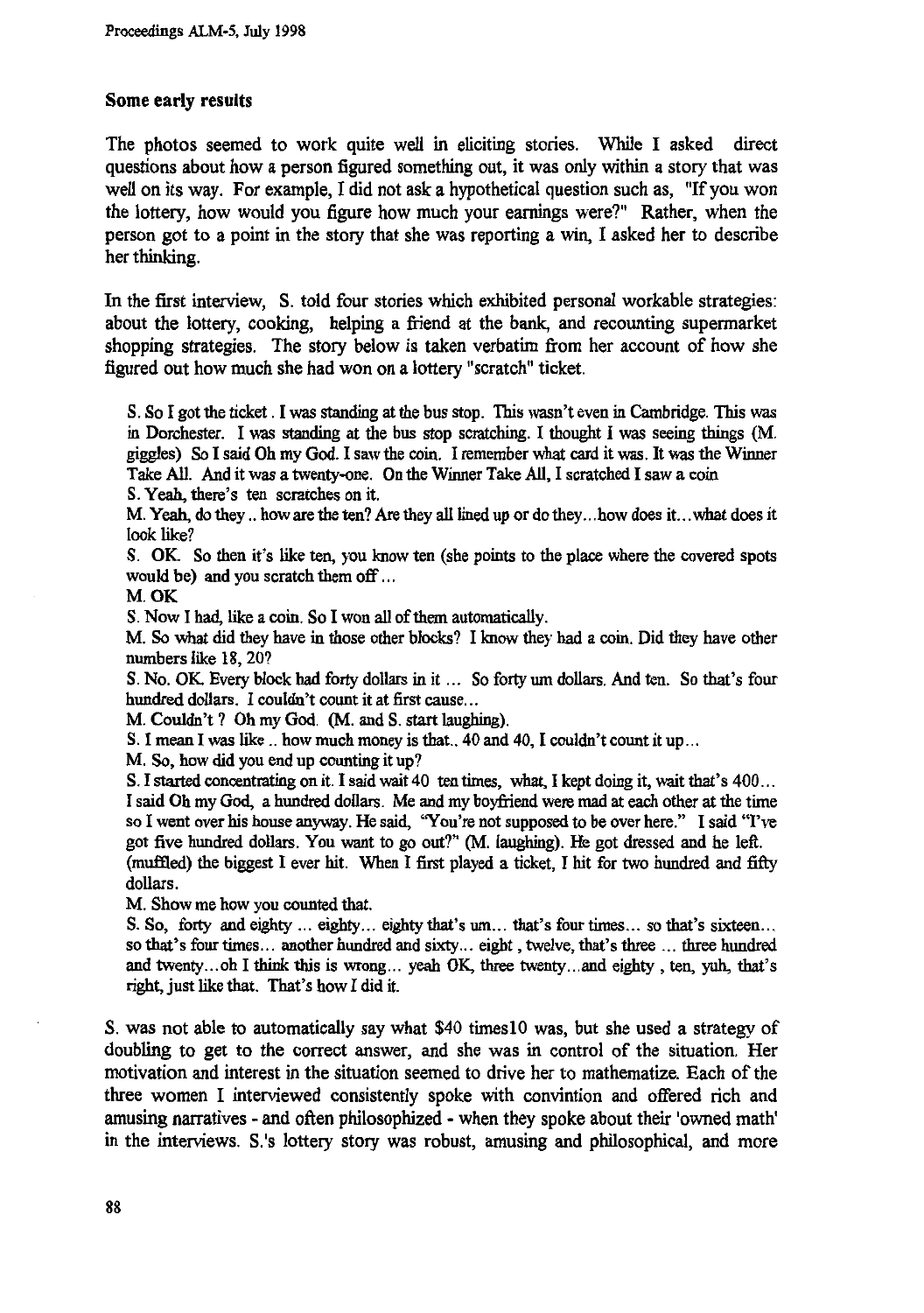**more interesting than a workbook word problem or any hypothetical story that a math teacher like me could make up. The emotional content struck me.**

- M. (interviewer) They say the odds are against you.
- S. I haven't heard of that. They must be against me, 'cause I sure ain't winning nothing.
- M. How do you think the lottery works?
- S. I don't know how it works. I bought a scratch ticket today. One dollar. They can't give you that one dollar? I mean.... When you think about it. It's not their fault you went to the store. Nobody told you to buy a ticket..... One day I spent my last dollar. I was sitting home by myself. I had one dollar and that's all I had. What am I going to do with it, save it up? I went to buy one ticket. I picked that ticket. I won \$ 100... That happened to me a dozen times.

### **Coding and Keeping Track**

**I coded the interviews for areas that the student wanted to talk about (e.g. lottery, shopping) and any of her 'owned' strategies (e.g. estimation, multiplication strategy). Keeping track over the long run and looking for themes across cases would be important for my own research. I began with an empty two-dimensional matrix that evolved during the three interviews and some class observations as shown below. The lottery conversation with the doubling strategy has an S1 in the cell indicating that this (theme x**

**strategy) unit appeared in S.'s first interview. My plan is that after several interviews a composite profile of typically used strategies might emerge from the data. Other than the practical concern that ABE math teachers might use this information to inform instruction, I thought the same data might shed some light on mathematical methods that adults more naturally gravitated to than others. For me, this resonated with the evolutionary psychologist's position that the human brain has evolved to perform some mental operations easier than others (Dehaene, 1997; Pinker, 1997). I have begun to think that the data might reveal the strategies that are fairly universal.**

| Area<br>discussed       | Checking<br>Strategy | Addition<br>Strategy | Subtract<br>Strategy | Multiply<br>Strategy | Measure | Reading<br>text | Sequent.<br>Direction<br>S | Reading<br>Number<br>notation | Charts /<br>Tables | Compare<br>Prices |
|-------------------------|----------------------|----------------------|----------------------|----------------------|---------|-----------------|----------------------------|-------------------------------|--------------------|-------------------|
| Supermkt<br>Shopping    | $SI$ Al              | <b>S1 A1</b>         |                      |                      |         |                 |                            |                               |                    | A1                |
| Lottery                 | S1                   |                      |                      | S1                   |         | S1              |                            |                               |                    |                   |
| Cooking                 |                      |                      |                      | S1                   | S1      | S1              |                            |                               |                    |                   |
| Banking                 | S1                   |                      | Ac                   | Ac                   |         |                 |                            | S1                            |                    |                   |
| Hospital<br><b>Work</b> |                      |                      |                      |                      |         | A1              | A1                         | A1                            | A1                 |                   |
| Shopping<br>for Stereo  |                      |                      |                      |                      |         |                 |                            |                               |                    | Ll                |

Nature **of Math** S. and A. *Reported* **(Strategies or** Algorithms)

Code:  $SI$  = instance in S's first interview,  $AI$  =  $A$ 's first interview,  $A2$  =  $A$ 's sec. interview;  $Ac$  =  $A$ . in class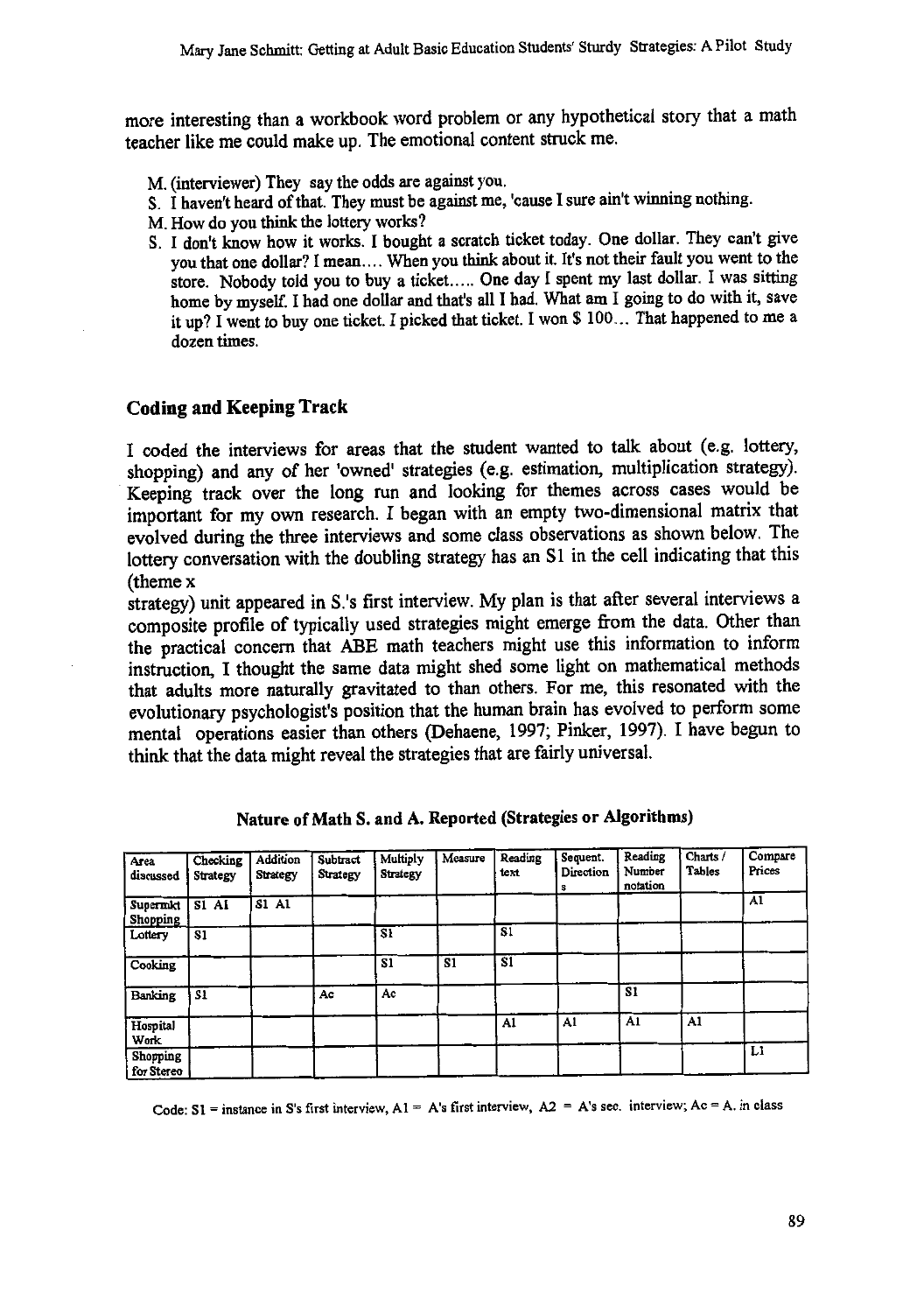**Once you do uncover a strategy, what is the next step?**

**A.'s calculation: In class, A. had shown me her personal strategy for subtraction. If she is faced with a problem with dollars and cents—"I just forget about the cents." But, when I asked her what she did if she had a paycheck for \$52 and had to pay a bill for \$36, how she would figure that out, her strategy did not use borrowing or renaming. M. Could you do this? S. (After concentration, without a pencil.) 16.**

**M. How did you do that?**

**A. I took 30 from 52. Leave 22. 6 from 10 leave 4. 12 and 4 is 16.**

**A. admitted that her way worked all the time, except for cents. (Meaning \$52.35 minus \$36.98 would get burdensome.) The teacher and I found her algorithm very interesting, and unlike any I had heard from students from other countries. She used a partitioning of both numbers, sometimes adding, and sometimes subtracting. It took me several times of her patiently explaining for me to feel sure I understood her way. It was easy to understand that she first SUTRACTED 30 from the entire 52, leaving 22. Then, she partitioned that 22 into 10 and 12. She SUBTRACTED the 6 (The other part of 36) from 10, leaving 4. Then, she ADDED that 4 to 12, the other section of 22. What struck me was her confidence with and mastery of this method. I labeled this a "sturdy" strategy.**

**We were eager to find ways to build upon her method, because she was so secure with it, but the strategy was incredibly cumbersome to build on for more than three digits.**

**Do patterns emerge in their successful and sturdy methods? While there is not enough data to tell if a strategy is idiosyncratic or whether it's a strategy of choice for many, there was an example where there seemed to be a similar non-school approach. S. and A. showed some similarity in their estimation strategies for keeping track of how much the items in their grocery carts were adding up to. Both paid attention to the dollars and took cents into account at the end. A. did that more broadly, S. more systematically, rounding amounts close to a dollar sometimes as she went along. From S.' supermarket story:**

**S. Well, when I go food shopping. Like say if I have bread and like after I get a carriage full of stuff ... I don't get the right amount in bread, like I don't say 99cents. I say one dollar. And a gallon of milk, two thirty-nine. I say two dollars. Then something costs one-fifty, so I put it** (Muffled) add it another dollar. So I'm looking for one, two, three, four. Then add 50 cents for **the eggs and the milk so I make that five dollars.**

**S. You know what I'm saying, I put a little change in it. One day I was just like a dollar less than what I said I was. I was just like I know what I'm getting. I don't say 39 cents.. plus this and take away that. I cant do that . Plus you can't do all that in the store. So I say like two dollars, three dollars. I keep on adding it up. Take the change and you know that's a dollar . That's another dollar.**